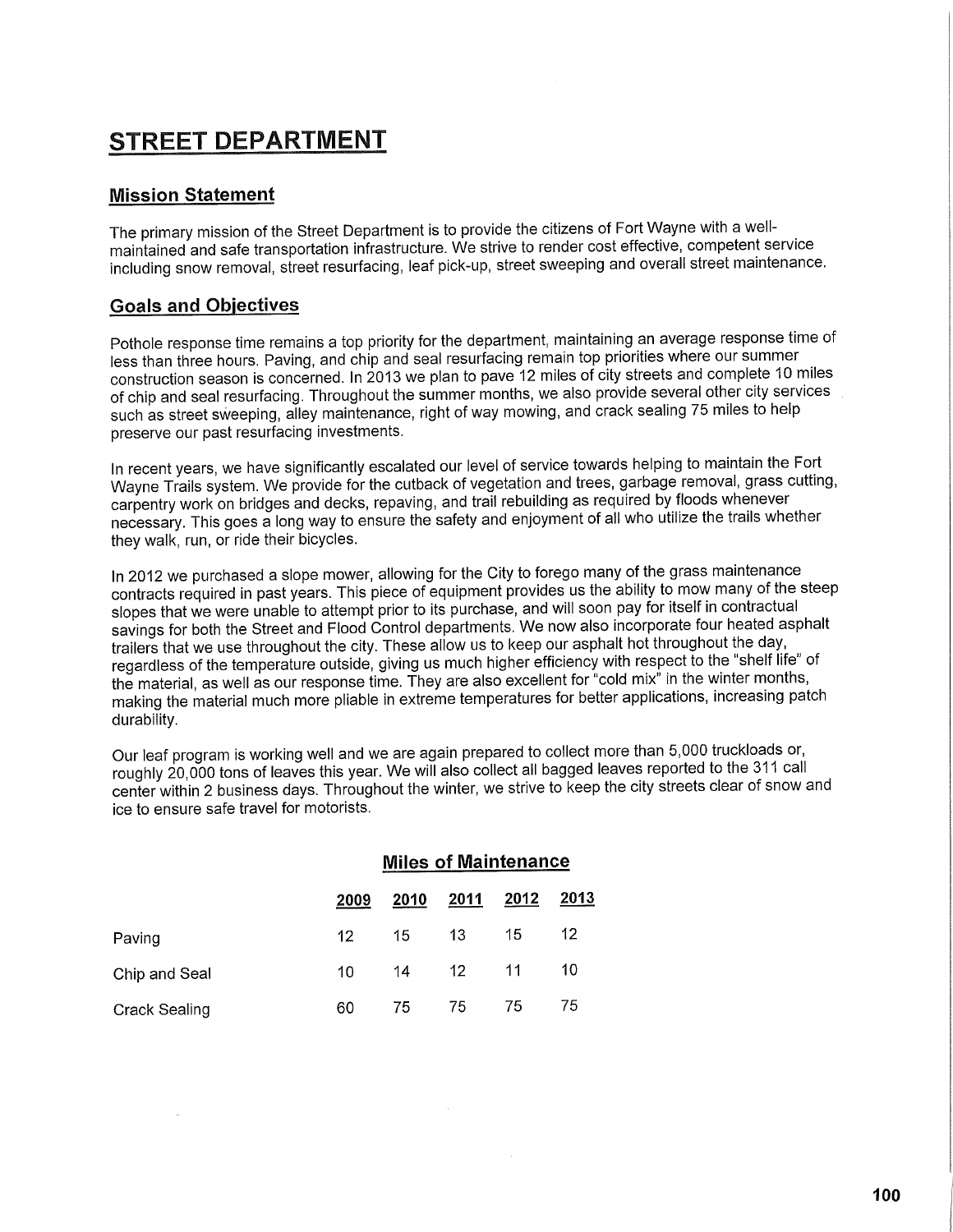|                                     | 2012<br><b>ACTUAL</b> | 2013 ACTUAL<br>THRU<br>30-Jun-2013 | 2013 REVISED<br><b>BUDGET</b> | 2014<br><b>SUBMITTED</b> | \$ INCREASE<br>(DECREASE)<br><b>FROM 2013</b><br><b>REVISED</b> | <b>% CHANGE</b><br><b>FROM 2013</b><br><b>REV TO 2014</b> |
|-------------------------------------|-----------------------|------------------------------------|-------------------------------|--------------------------|-----------------------------------------------------------------|-----------------------------------------------------------|
| 5111 TOTAL WAGES                    | 4,173,001             |                                    | 4,379,690                     | 4,292,460                | (87, 230)                                                       | $-1.99%$                                                  |
| 5131 PERF - EMPLOYERS SHARE         | 415,383               |                                    | 422,370                       | 477,059                  | 54,689                                                          |                                                           |
| 5132 FICA                           | 313,779               |                                    | 332,289                       | 335,028                  | 2,739                                                           |                                                           |
| 5134 LIFE MEDICAL & HEALTH INSURAN  | 1,132,800             |                                    | 1,132,800                     | 1,132,800                |                                                                 |                                                           |
| 5136 UNEMPLOYMENT COMPENSATION      | 4,261                 |                                    | 4,344                         | 4,379                    | 35                                                              |                                                           |
| 5137 WORKERS COMP INSURANCE         | 124,764               |                                    | 104,303                       | 95,390                   | (8, 913)                                                        |                                                           |
| 513A PERF - EMPLOYEES/PD BY CITY    | 124,614               |                                    | 126,714                       | 127,784                  | 1,070                                                           |                                                           |
| 513C PRODUCTIVITY BONUS             | 85,500                |                                    | 87,000                        | 87,000                   |                                                                 |                                                           |
| 513R RETIREES HEALTH INSURANCE      | 82,600                |                                    | 82,600                        | 82,600                   |                                                                 |                                                           |
| 5161 WAGE SETTLEMENT/SEVERANCE PAY  | 4,102                 |                                    |                               |                          |                                                                 |                                                           |
| <b>Total 5100</b>                   | \$6,460,804           | \$3,243,810                        | \$6,672,110                   | \$6,634,500              | (\$37,610)                                                      | $-0.56%$                                                  |
| 5212 STATIONERY & PRINTED FORMS     | 132                   |                                    | 600                           | 600                      |                                                                 |                                                           |
| 5214 SAFETY ITEMS/SUPPLIES          | 22,978                |                                    | 24,000                        | 24,000                   |                                                                 |                                                           |
| 5219 OTHER OFFICE SUPPLIES          | 1,804                 |                                    | 1,800                         | 1,800                    |                                                                 |                                                           |
| 5231 GASOLINE                       | 41,812                |                                    | 52,495                        | 51,257                   | (1,238)                                                         |                                                           |
| 5232 DIESEL FUEL / FUEL OIL         | 445,007               |                                    | 481,367                       | 474,528                  | (6, 839)                                                        |                                                           |
| 5233 OIL                            | 1,619                 |                                    | 3,000                         | 3,000                    |                                                                 |                                                           |
| 5235 PROPANE FUEL                   | 1,853                 |                                    | 1,800                         | 1,800                    |                                                                 |                                                           |
| 5245 LANDSCAPE & GRNHOUSE SUPPLIES  | 1,229                 |                                    | 1,400                         | 2,500                    | 1,100                                                           |                                                           |
| 5246 HOUSEHOLD & CLEANING SUPPLIES  | 1,579                 |                                    | 1,800                         | 1,800                    |                                                                 |                                                           |
| 5262 VEHICLE REPAIR PARTS           | 1,096                 |                                    | 2,000                         | 2,000                    |                                                                 |                                                           |
| 5263 OTHER EQUIPMENT REPAIR PARTS   | 5,800                 |                                    | 2,000                         | 2,000                    |                                                                 |                                                           |
| 5271 GRAVEL                         | 161,704               |                                    | 260,000                       | 260,000                  |                                                                 |                                                           |
| 5272 BITUMINOUS MATERIALS           | 988,869               |                                    | 950,000                       | 1,250,000                | 300,000                                                         |                                                           |
| 5273 SAND                           | 57,898                |                                    | 60,000                        | 60,000                   |                                                                 |                                                           |
| 5274 SALT                           |                       |                                    |                               | 500,000                  | 500,000                                                         |                                                           |
| 5291 SMALL TOOLS                    | 7,032                 |                                    | 6,750                         | 6,750                    |                                                                 |                                                           |
| 5292 HARDWARE                       | 1,844                 |                                    | 1,200                         | 1,200                    |                                                                 |                                                           |
| 5293 PAINT                          | 707                   |                                    | 1,800                         | 1,800                    |                                                                 |                                                           |
| 5299 OTHER MATERIALS & SUPPLIES     | 14,965                |                                    | 12,000                        | 27,000                   | 15,000                                                          |                                                           |
| <b>Total 5200</b>                   | \$1,757,929           | \$589,144                          | \$1,864,012                   | \$2,672,035              | \$808,023                                                       | 43.35%                                                    |
| 5314 CONSULTANT SERVICES            | 10,394                |                                    | 1,200                         | 3,400                    | 2;200                                                           |                                                           |
| 531E RANDOM DRUG TESTS              | 2,305                 |                                    | 2,160                         | 3,000                    | 840                                                             |                                                           |
| 531K SEMINAR FEES                   | 240                   |                                    | 1,500                         | 1,500                    |                                                                 |                                                           |
| 531Q RADIO SHOP SERVICES            | 2,659                 |                                    | 3,000                         | 3,000                    |                                                                 |                                                           |
| 5322 POSTAGE                        | 45                    |                                    | 60                            | 60                       |                                                                 |                                                           |
| 5324 TRAVEL EXPENSES                | 131                   |                                    | 1,000                         | 1,000                    |                                                                 |                                                           |
| 532C CELL PHONE                     | 3,863                 |                                    | 3,000                         | 3,000                    |                                                                 |                                                           |
| 5331 PRINTING OTHER THAN OFFC SUPPL |                       |                                    | 100                           | 100                      |                                                                 |                                                           |
| 5332 PUBLIC OF LEGAL NOTICES/ADVTER | 148                   |                                    | 200                           | 200                      |                                                                 |                                                           |
| 5342 LIABILITY INSURANCE            | 108,957               |                                    | 93,554                        | 75,450                   | (18, 104)                                                       |                                                           |
| 5351 ELECTRICITY                    | 37,029                |                                    | 38,400                        | 40,200                   | 1,800                                                           |                                                           |

 $\sim$